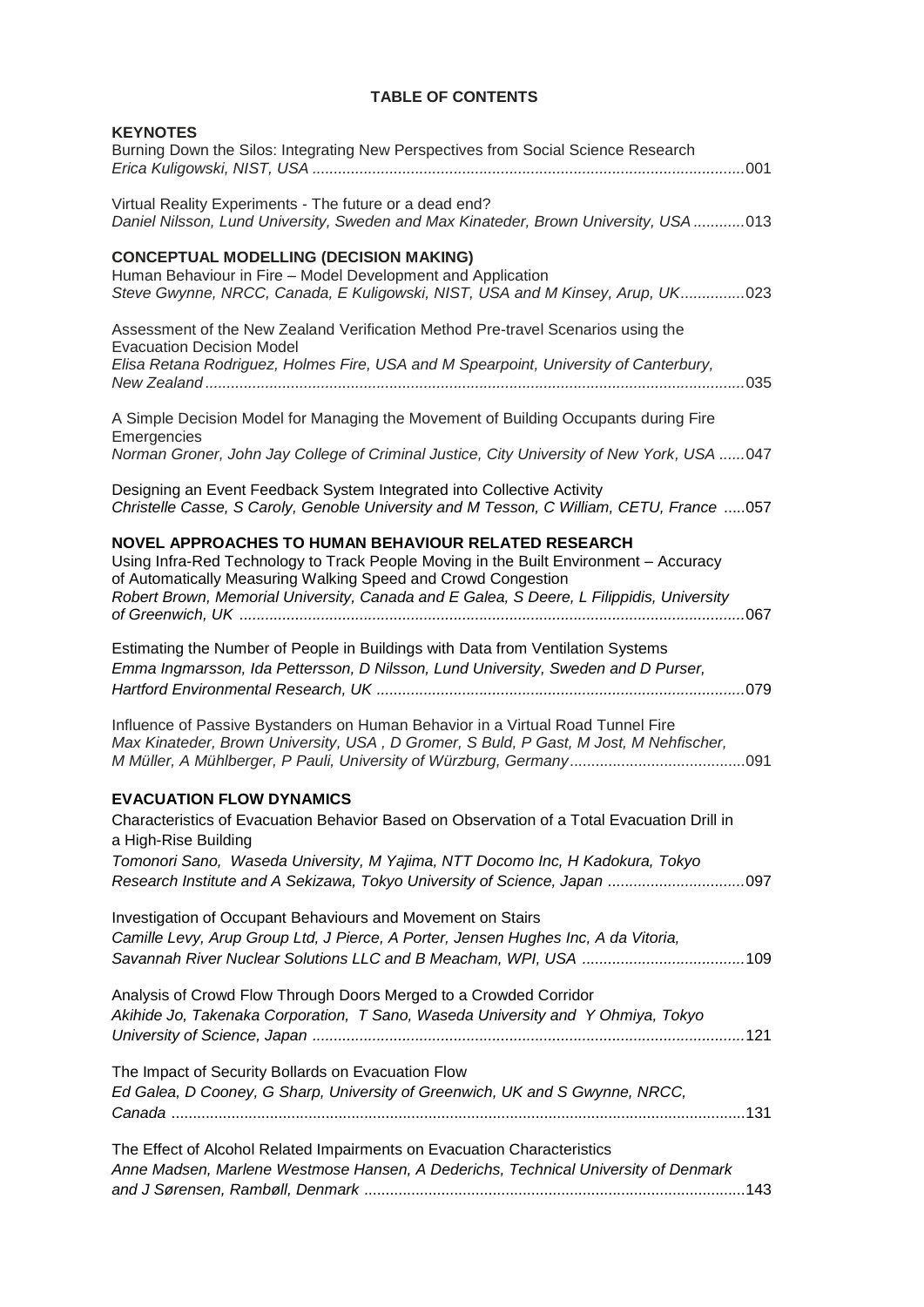| Ascending Stair Evacuation - Effects of Fatigue, Walking Speed & Human Behaviour<br>Johan Noren, Briab Brand & Riskingenjörerna AB, M Delin, DeBrand Sverige AB, K<br>Fridolf, SP Technical Research Institute of Sweden/Lund University and K Kuklane, A                                                                                                                                              |
|--------------------------------------------------------------------------------------------------------------------------------------------------------------------------------------------------------------------------------------------------------------------------------------------------------------------------------------------------------------------------------------------------------|
| Ascending Evacuation - Walking Speed in Stairs as a Function of Height<br>Mattias Delin, DeBrand Sverige AB, J Noren, Briab Brand & Riskingenjörerna AB, K<br>Fridolf, SP Technical Research Institute of Sweden/Lund University and K Kuklane, A                                                                                                                                                      |
| Exploring the Biomechanics of Walking and Crowd 'Flow'<br>Peter Thompson, AutoDesk Ltd, UK, D Nilsson, Lund University Sweden, D McGrath,<br>University College Dublin, Ireland and K Boyce and M Molloy, University of Ulster, UK 173                                                                                                                                                                 |
| <b>EVACUATION MODELLING - VALIDATION AND APPLICATION</b><br>Uncertainties in Evacuation Modelling: Current Flaws and Future Improvements<br>Rodrigo Machado Tavares, CH2M Fire Safety Team, UK and E Ronchi, Lund University,                                                                                                                                                                          |
| People Movement Study of Large Airport - Data Generation, Flow Dynamics and Coupled<br>Analysis                                                                                                                                                                                                                                                                                                        |
|                                                                                                                                                                                                                                                                                                                                                                                                        |
| Proposal of Elements and Methods of Validation and Calibration in the Context of<br>Architectural Fire Evacuation Design; Through the Validation and Calibration of a Multi-<br><b>Agent Evacuation Simulator Simtread</b><br>Yoshikazu Minegishi, N Takeichi, A Jo, Takenaka Corporation, Y Yoshida, Yoshida Safe<br>Design Laboratory, T Sano, Waseda University and T Kimura, A&A Co Ltd, Japan 209 |
| The Simulation of Urban-Scale Evacuation Scenarios: Swinley Forest Fire<br>Anand Veeraswamy, E Galea, L Filippidis, P Lawrence, University of Greenwich and R                                                                                                                                                                                                                                          |
| Collection and Use of Data from School Egress Trials<br>Enrico Ronchi, Lund University, Sweden, A Cuesta, University of Cantabria, Spain, and S                                                                                                                                                                                                                                                        |
| <b>MEANS OF EGRESS - ACCESSIBLE FOR ALL?</b><br>Refuge Floors - History, Implementation and Methods for Improvement                                                                                                                                                                                                                                                                                    |
| To Areas of Refuge and Beyond: Proposals for Improving Egressibility for the Disabled. A<br>Case Study in Italy<br>Elisabetta Carattin, Arup Fire, UK / IUAV University of Venice, Italy and V Tatano, IUAV                                                                                                                                                                                            |
| Attitudes about Safe Refuge Areas as an Egress Strategy from the Point of View of the<br>Mobility Impaired People, Authorities and Building Planners<br>Kristin Andree, H Frantzich, Lund University and S Bengtson, A Jönsson,                                                                                                                                                                        |
| Accessible Emergency Egress - Mapping of New Zealand Guidance and Community<br>Experiences                                                                                                                                                                                                                                                                                                             |
| Amanda Robbins, K Calder, Jensen Hughes Consulting Canada Ltd, Canada,<br>J Warren, Warren and Associates and C Wade, Branz Ltd, New Zealand 281                                                                                                                                                                                                                                                       |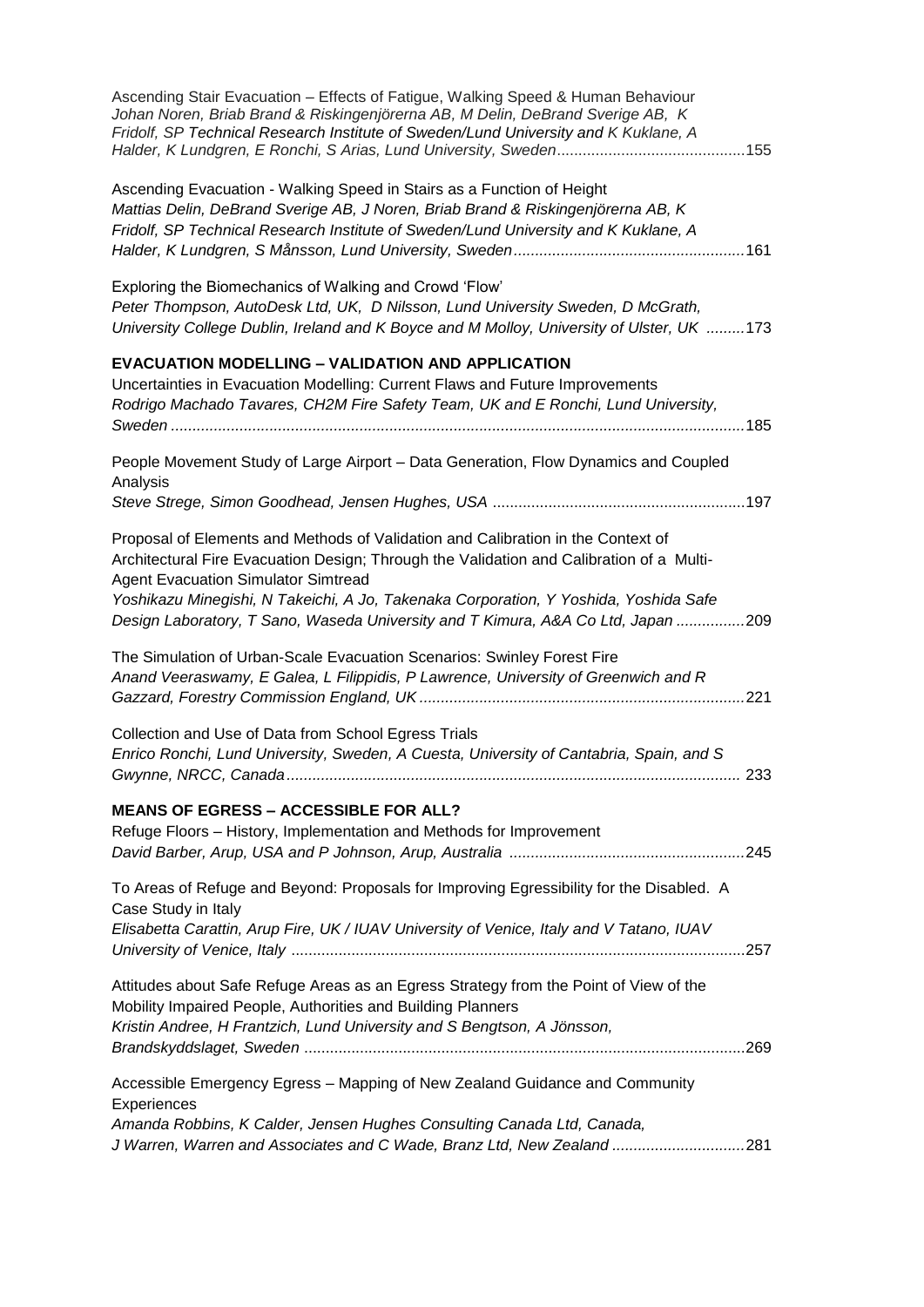## **WAY FINDING IN COMPLEX ENVIRONMENTS**

| A Wayfinding Experiment in a Multiple-Floor Complex Building Focused in Fire Routes and<br><b>Fire Exits</b>                                                                                                                                                                                            |
|---------------------------------------------------------------------------------------------------------------------------------------------------------------------------------------------------------------------------------------------------------------------------------------------------------|
| Rosaria Ono, K Moreira, T Leivas, G Camanho, University of Sao Paulo, Brazil 293                                                                                                                                                                                                                        |
| Active Dynamic Signage System: A Full-Scale Evacuation Trial<br>Ed Galea, H Xie, D Cooney, L Filippidis, University of Greenwich, UK303                                                                                                                                                                 |
| <b>Smart Evacuation Guiding Systems and Evaluation</b><br>Wallace Zhong, Red Fire Engineers and Y He, University of Western Sydney, Australia 315                                                                                                                                                       |
| Knowledge- and Perception-Based Route Choice Modeling for Evacuation in Case of Fire<br>Benjamin Schröder, D Haensel, M Chraibi, L Arnold, A Seyfried, Jülich Supercomputing<br>Centre and E Andresen, Bergische Universitat Wuppertal, Germany327                                                      |
| <b>CULTURE INFLUENCES ON BEHAVIOUR</b><br>The Effects of Cultural Differences between Teachers and Pupils in the USA and Saudi<br>Arabia on Emergency Evacuation - Analysis of Fire Alarm Perception and Training<br>Majed Almejmaj, BuroHappold Engineering/WPI and J Skorinko, B Meacham WPI, USA 339 |
| Investigating the Impact of Culture on Evacuation Response Behaviour<br>Ed Galea, M Sauter, S Deere, L Filippidis, University of Greenwich, UK 351                                                                                                                                                      |
| Response to Emergency Way-finding Systems by People from Different Cultures<br>Jorge Troncoso, Lund University, Sweden/Extintores Batallon 40 SRL. Lambare, Paraguay                                                                                                                                    |
| UNDERSTANDING RESPONSE BEHAVIOUR<br>A Study of Human Behaviour during Evacuation of Licensed Premises                                                                                                                                                                                                   |
| A Study of Response Behaviour in a Theatre during a Live Performance                                                                                                                                                                                                                                    |
| A New Approach to Measure the Collective Behavior During Evacuation                                                                                                                                                                                                                                     |
| A Mixed-Ordered Approach to Investigate Correlations Among Different Affordances in Fire<br>Evacuation                                                                                                                                                                                                  |
| Ruggiero Lovreglio, Politecnico de Bari, Italy and E Ronchi, D Nilsson, Lund University,                                                                                                                                                                                                                |
| <b>HUMAN BEHAVIOUR IN DWELLINGS</b><br>Human Behavior in Non-Injury Accidental Residential Fires                                                                                                                                                                                                        |
| Analysis of Response Behavior of People In Fire Incidents where Residential Fire Alarms<br><b>Successfully Worked</b><br>Ai Sekizawa, M Mizuno, Tokyo University of Science, T Shimadzu, Hochiki Corporation, Y                                                                                         |
| Gomi, T Doi, Tokyo Gas Co and T Suina, Tokyo Fire Department, Japan 433                                                                                                                                                                                                                                 |
| Fire Alarm Waking Effectiveness for Alcohol Impaired Adults                                                                                                                                                                                                                                             |
| Recollection of Flame Height and Smoke Volume in Domestic Fires<br>Lynn Hulse, E Galea, A Siddiqui, University of Greenwich and D Wales, O Thompson,                                                                                                                                                    |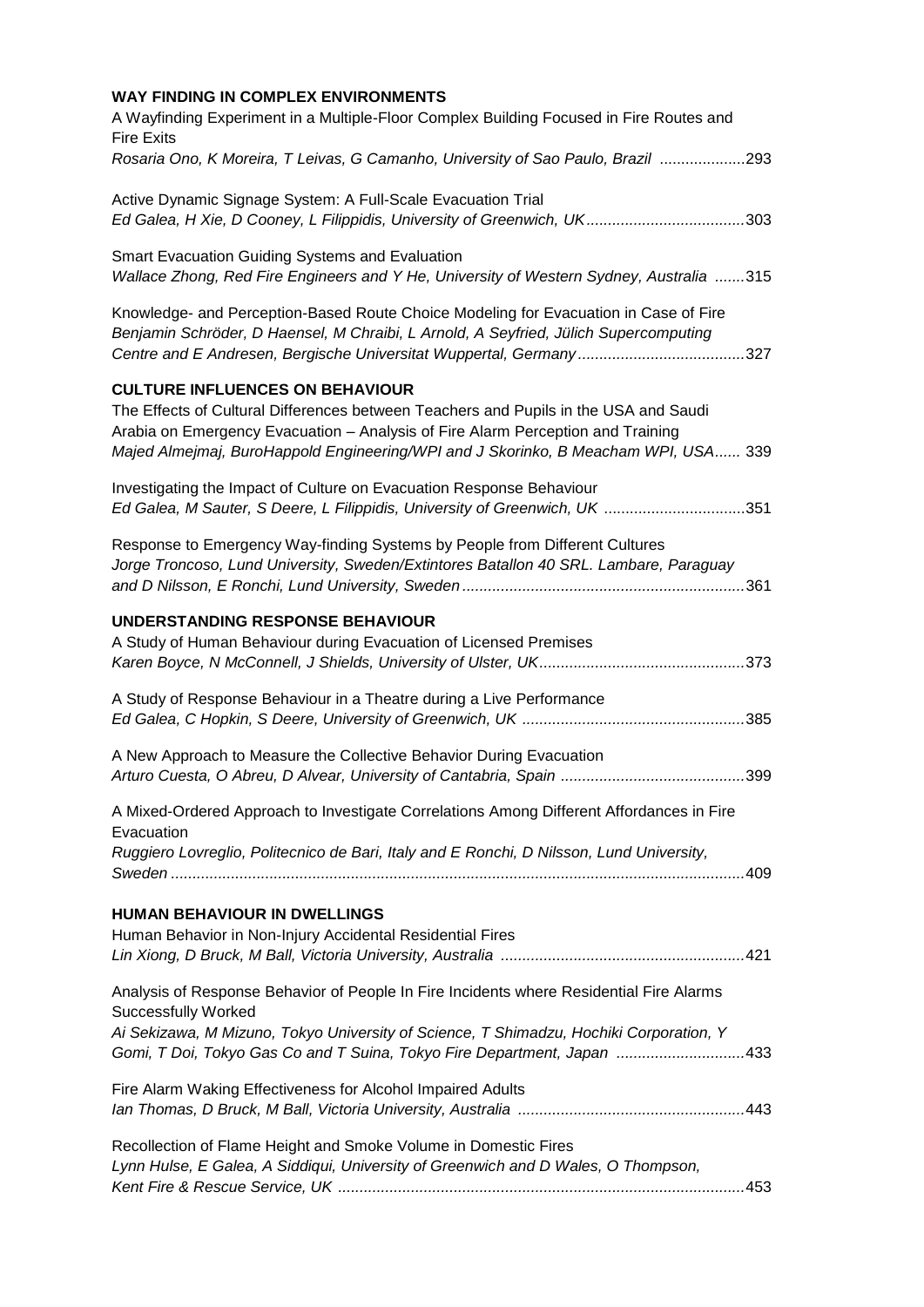| From Data to Difference - Considering the Application of a Large-Scale Database of<br>Human Behaviour in Accidental Dwelling Fires<br>David Wales, O Thompson, Kent Fire & Rescue Service and L Hulse, E Galea, University                                                  |
|-----------------------------------------------------------------------------------------------------------------------------------------------------------------------------------------------------------------------------------------------------------------------------|
| UNDERSTANDING VULNERABLE POPULATIONS<br>Real Time, Real Fire, Real Response: An Analysis of Response Behaviour in Housing for<br>Vulnerable People<br>Mike Burroughs, Devon & Somerset Fire & Rescue Service and E Galea, University of                                     |
| Effects of Pre-Fire Age and Health Status on Vulnerability to Incapacitation and Death from<br>Exposure to Carbon Monoxide and Smoke Irritants in Rosepark Fire Incident Victims                                                                                            |
| An Investigation and Analysis of Pre-Movement and Evacuation, Times, Procedures and<br>Behaviours in Irish Health Sector Buildings<br>Catriona MacCallum, P Lennon, R Lennon, Letterkenney Institute of Technology, Ireland 501                                             |
| Impact of Smoke Compartment Size on Horizontal Evacuation Time in Healthcare<br>Facilities<br>Drew Martin, Arup, Mary Long, Jensen Hughes and B Meacham, WPI, USA 513                                                                                                       |
| Fire Evacuation of People with Mobility Impairments using Elevators                                                                                                                                                                                                         |
| <b>EGRESS SPEED - INFLUENCING FACTORS</b><br>The Relationship between Obstructed and Unobstructed Walking Speed: Results from an<br>Evacuation Experiment in a Smoke Filled Tunnel<br>Karl Fridolf, SP Fire Research and E Ronchi, D Nilsson, H Frantzich, Lund University, |
| Impact of Gender on Egress Speeds                                                                                                                                                                                                                                           |
| Effect of Emergency Sign and Illumination on Walking Speed in Smoke-Filled Corridor<br>Kosuke Fujii, National Research Institute of Fire and Disaster, T Sano, Waseda University                                                                                            |
| Quantifying the Influencing Parameters for Egress in Rail Tunnels: An Attempt to Bridge<br>the Gap between Research and FSE<br>Xavier Deckers, B Van Weyenberge, Fire Engineered Solutions Ghent/ Ghent University                                                          |
| <b>PANEL PAPER</b><br>Investigating Ethical Attitudes in Human Behaviour in Fire Research<br>Karen Boyce, Ulster University, UK and Daniel Nilsson, Lund University Sweden585                                                                                               |
| <b>POSTERS</b><br>The Importance of Probability in Different Aspects of Human Behaviour in Evacuation<br>Analysis<br>Bart Van Weyenberge, X Deckers, Ghent University/Fire Engineered Solutions Ghent and                                                                   |
| User Inputs and their Influence on the Dynamics of Pedestrian Movement in Evacuation<br>Simulations<br>Christian Rogsch, Fire Safety Engineering and R Galster, T Luthardt, D Mohr,                                                                                         |
| Occupants with Mobility Impairments and Social Groups in Design Calculations                                                                                                                                                                                                |